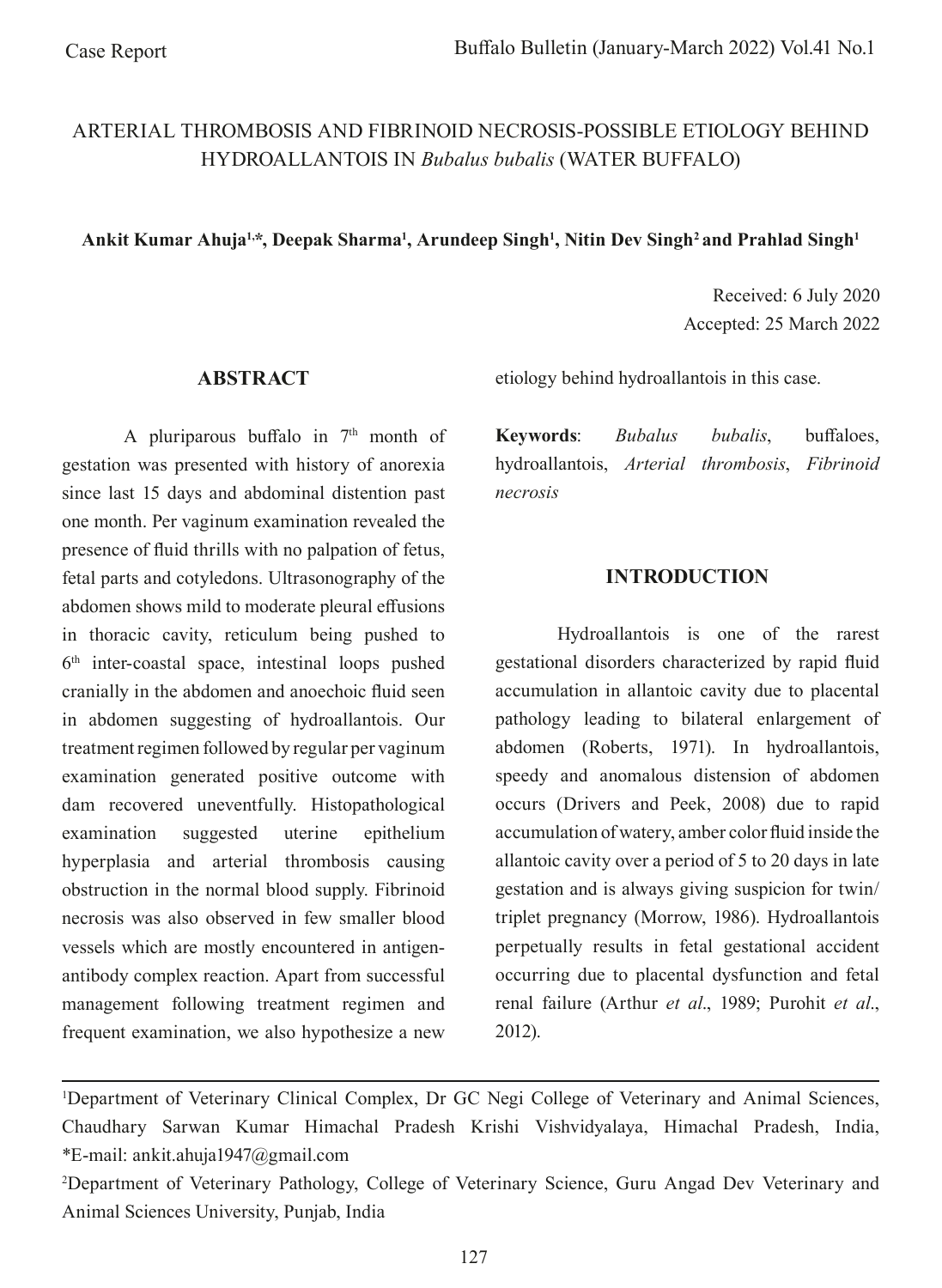However, some school of thoughts claimed it as maternal aberration associated with pathologically diseased uterus characterized by compromised caruncles in one horn and compensatory hypertrophy along with disease of remaining (Roberts, 1971). Proliferation and hyperplasia of cytotrophoblastic cells were detected in uterine torsion and hydroallantois in an attempt to bring more oxygen to compensate for the defcient oxygen (Zaher *et al*., 2017).

It is usually treated by terminating the pregnancy using prostaglandin  $F2\alpha$  and corticosteroids (Manokaran *et al*., 2011) but the sudden removal of allantoic fuid leads to hypovolemic shock and animal may collapse (Peiro *et al*., 2007). Slow and gradual removal of allantoic fuid may be an alternative method to avoid hypovolemic shock to the dam (Noakes *et al*., 2009). Trans-cervical allantocentesis is another option to drain out the allantoic fuid from the uterus along with bilateral jugular fuid administration to prevent hypovolemic shock in dam (Singhal *et al*., 2018).

# **CASE HISTORY AND OBSERVATION**

A 7 years old pluriparous bufalo was presented in Teaching Veterinary Clinical Complex, GADVASU, Ludhiana with the history scanty fecal output and abdominal distension since one month. Animal was 7 months pregnant and otherwise active. The animal was anorectic since last 15 days and dyspnoic on presentation. On presentation, the bufalo was quiet, alert, and responsive, but within a few hours became progressively obtunded. The rectal temperature was 37ºC, heart rate was 92 beats per minute (tachycardia) and respiratory rate was 20 breaths per minute (tachypnea). Body condition score was three out of fve. Heart sounds were intensifed and radiated widely over the thorax and abdomen. Mucus membrane was congested with no evidence of petechiation. Blood serum biochemistry revealed a low BUN-creatinine ratio (Table 1).

Per vaginum examination revealed the presence of fuid thrills with no palpation of fetus, fetal parts and cotyledons. However, the uterine blood flow was adequate. Ultrasonography of the abdomen shows mild to moderate pleural effusions in thoracic cavity, reticulum being pushed to  $6<sup>th</sup>$ inter-coastal space showing mild peri-reticular reaction, intestinal loops pushed cranially in the abdomen and anoechoic fuid seen in abdomen corroborating with our per vaginum fndings suggestive of hydroallantois.

### **TREATMENT**

Animal was induced for parturition after inspecting the condition of cervix. Summary of regular per vaginum examination and treatment schedule followed is presented in Table 2. Post operative therapeutics was performed and animal was kept on fuid therapy and antibiotics for 5 days.

#### **Histopathology**

The uterine and placental tissue fragments were immediately taken in 10% neutral bufered formalin (NBF) for fxation to obtain sections for further tissue alteration study. Tissues were therefore processed through graded alcohols and subjected to a treatment with xylene and fnal casting with paraffin wax as tissue blocks (Luna, 1968). Fine tissue sections of 3 to 4  $\mu$  thickness were generated following microtomy was placed on clean glass slide and subsequently undertaken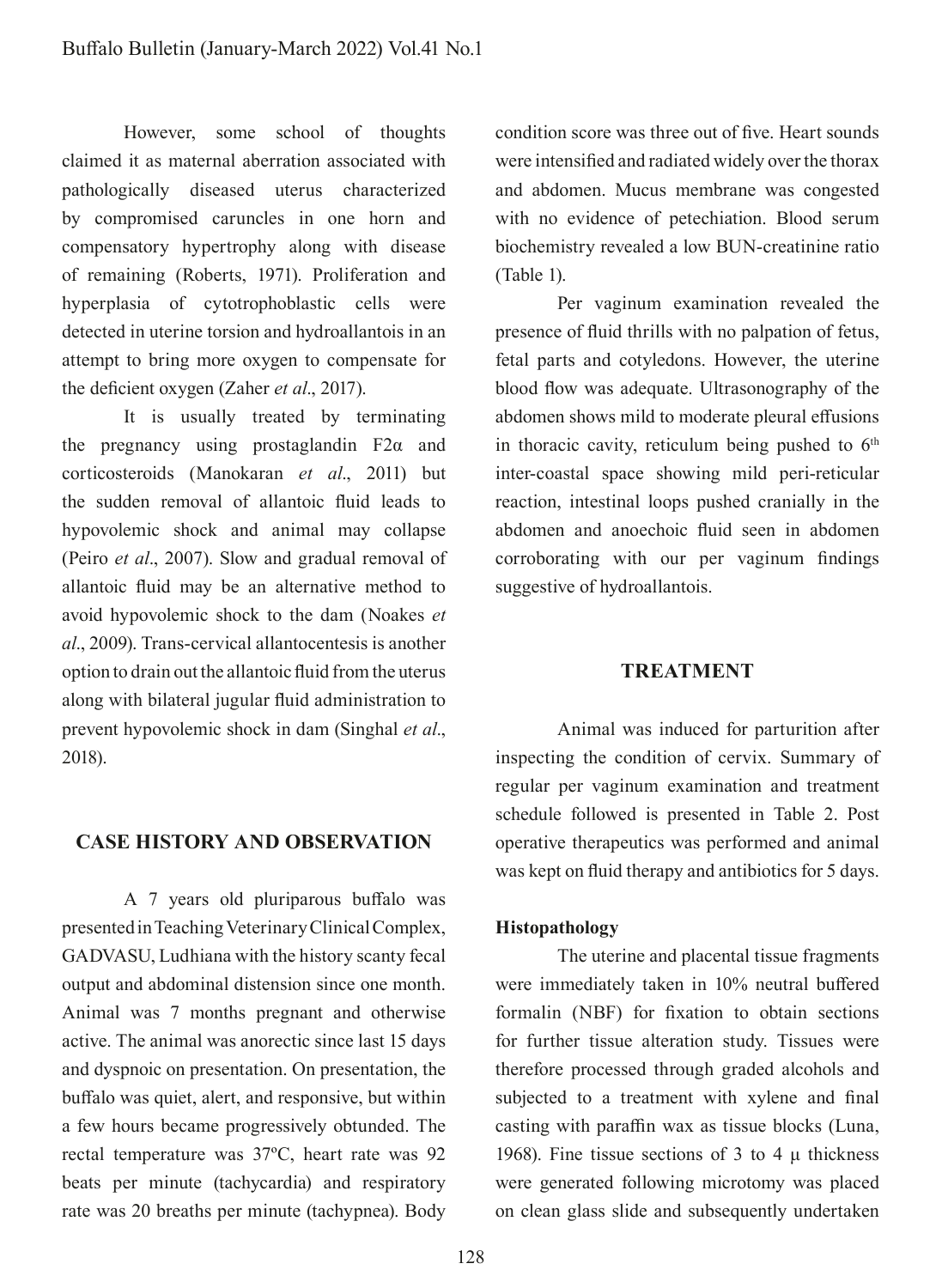|                  | Unit      | <b>Result</b>      |                      | <b>Reference</b>                    |  |
|------------------|-----------|--------------------|----------------------|-------------------------------------|--|
| <b>Parameter</b> |           | At presentation    | <b>After calving</b> | $(Abd$ Ellah et al., 2013)          |  |
|                  |           | (0 h)              | (29 h)               |                                     |  |
| <b>BUN</b>       | (mg/dL)   | 08                 | 09                   | 15.13-59.50                         |  |
| Creatinine       | (mg/dL)   | 2.8<br>2.5         |                      | 1.02-2.17                           |  |
| <b>ALT</b>       | (IU/L)    | 51<br>64           |                      | 9.84-51.11                          |  |
| <b>AST</b>       | (IU/L)    | 199                | 137                  | 23.19-89.17                         |  |
| Total protein    | (g/dL)    | 8.7                | 6.6                  | $6.0 - 9.8$                         |  |
| Albumin          | (g/dL)    | 3.3                | 2.4                  | $2.2 - 4.4$                         |  |
| Calcium          | (mg/dL)   | 10.0               | 8.3                  | 8.20-14.87                          |  |
| Phosphorus       | (mg/dL)   | 3.4                | 2.3                  | 5.27-8.81                           |  |
| Sodium           | (mmol/l)  | 133                | 136                  | 121.73-169.28                       |  |
| Potassium        | (mmol/l)  | 3.5                | 3.1                  | 3.12-6.79                           |  |
| HB               | (g/dL)    | 11                 | 12.5                 | $9.2 - 15.9$                        |  |
| <b>TLC</b>       | $(\mu L)$ | 10090              | 13240                | 5000-15000                          |  |
| <b>TEC</b>       | $(\mu L)$ | $6.47\times10^{6}$ | $7.84\times10^{6}$   | 5.33-10.72 $\times$ 10 <sup>6</sup> |  |
| <b>PCV</b>       | $(\%)$    |                    | 37                   | 24-46                               |  |
| Platelets        | $(\mu L)$ | $315\times10^3$    | $556 \times 10^3$    | $100 - 800 \times 10^3$             |  |

Table 1. Results of haematology and blood biochemistry.

Table 2. Treatment regimen followed.

| Time (h) | <b>Cervical texture</b> | <b>External-Os</b> | Internal-Os                | <b>Treatment Given</b>            |
|----------|-------------------------|--------------------|----------------------------|-----------------------------------|
|          |                         |                    |                            | Inj. Vetmate-2 ml I/M             |
| $\theta$ | Soft pliable            | 3 fingers open     | Closed                     | Inj. Dexona-10 ml I/M             |
|          |                         |                    |                            | Inj. Diethylstilbesterol-2 ml I/M |
| 21       | Soft pliable            | Full hand open     | 2 fingers open             | Inj. Vetmate-2 ml I/M             |
|          |                         |                    | (Cervical seal liquefied)  | Inj. Dexona-10 ml I/M             |
|          |                         |                    |                            | Inj. Normal Saline- 6 L I/V       |
| 29       | Relaxed and pliable     | Full hand open     |                            | Inj. RL- $6$ L I/V                |
|          |                         |                    | Full hand open             | Inj. Metrogyl-1.5 L I/V           |
|          |                         |                    | (Dead male calf delivered) | Inj. Enrofloxacin- 20 ml I/M      |
|          |                         |                    |                            | Inj. Belamyl-10 ml I/M            |
|          |                         |                    |                            | $Inj.$ Tolfine-15 ml I/M          |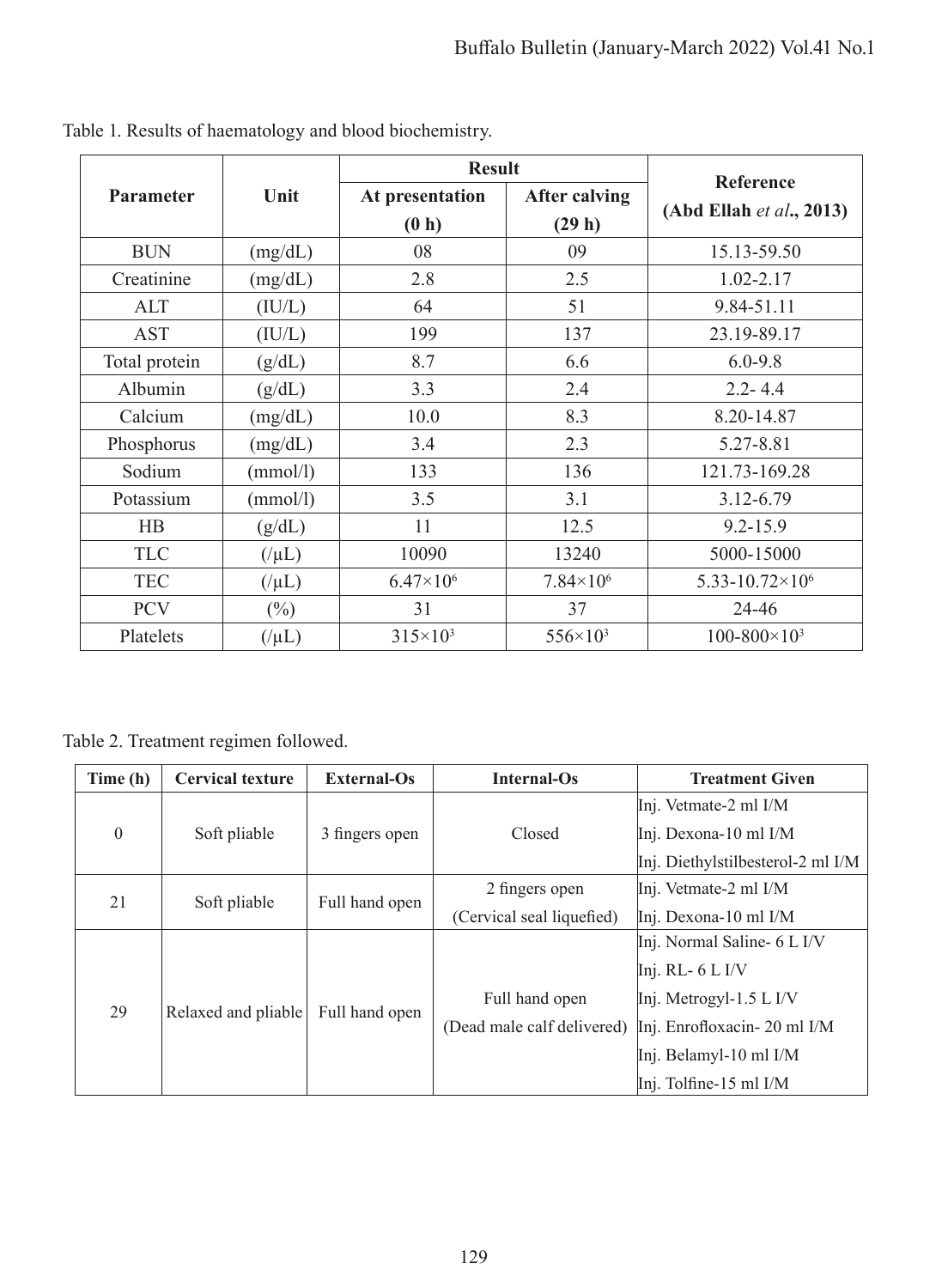

Figure 1. Uterus: Showing epithelial cell hyperplasia. H & Ex 40X.



Figure 2. Uterus: Showing arterial thrombus. Note the thrombus is attached to the endothelium (Arrow). H & Ex 40X.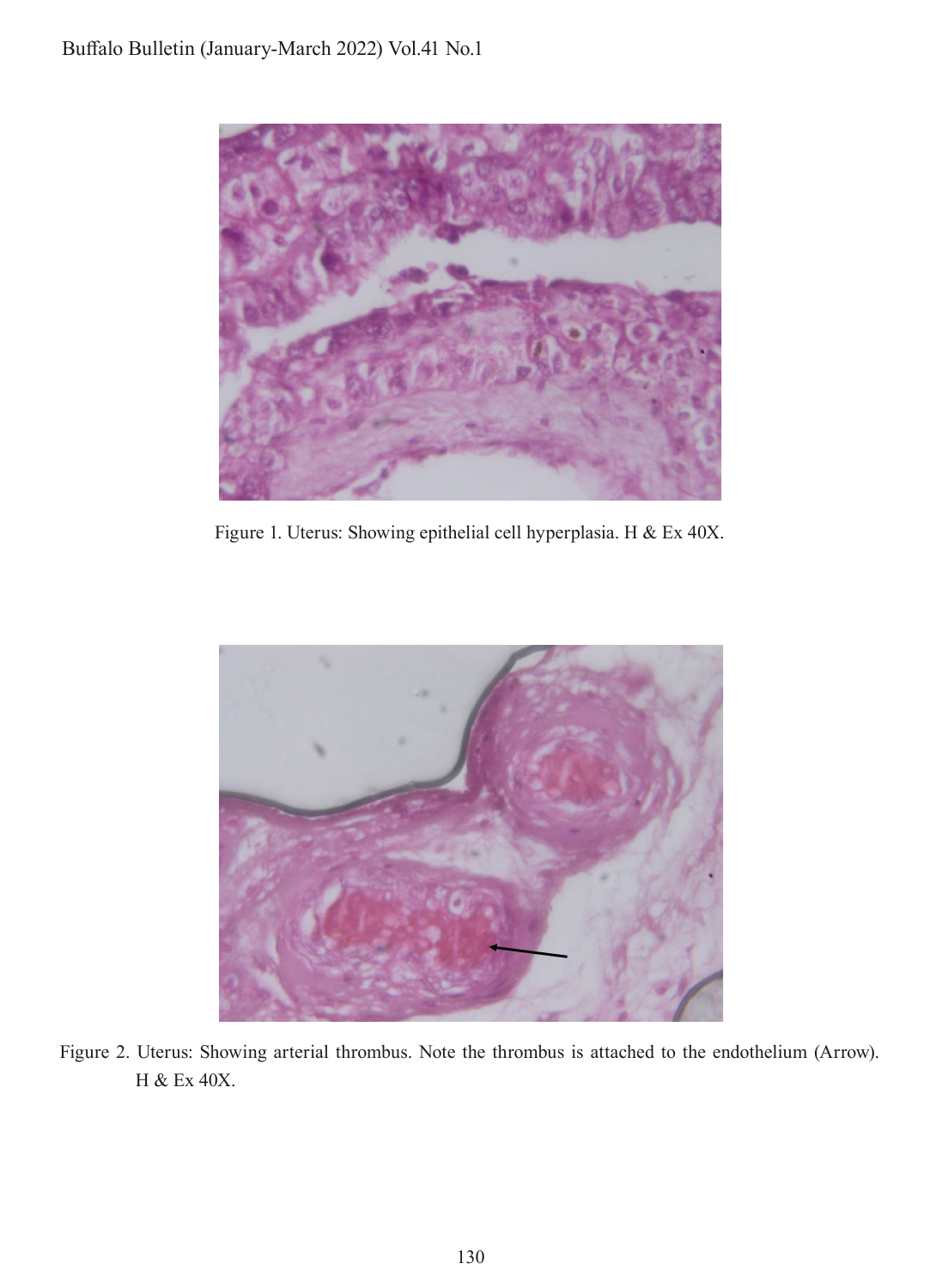

Figure 3. Uterus: Showing fibrinoid necrosis of the blood vessels (Arrow). H & E x 20X.

hematoxylin and eosin (H&E) staining.

On histopathological examination there was hyperplasia of uterine epithelium (Figure 1), which is quite normal during the gestation period. Arterial thrombosis (Figure 2) was observed in one of the blood vessels of the uterus which might have led to blockage of the proper blood supply. In addition to the above fndings fbrinoid necrosis was also observed in few smaller blood vessels of the uterus (Figure 3). Fibrinoid necrosis is mostly encountered in antigen-antibody complex reaction (Bajema and Bruijn, 2000) which might be one of the causes of this complication as the blood supply was hindered.

## **DISCUSSION**

Handling of hydroallantois case varies with the duration and severity of the condition.

Barter (1986) reported abnormal parturition in hydroallantois due to incomplete cervical dilataion with primary uterine inertia and lack of strong abdominal contractions. The condition is more common during the last phase of third trimester in dairy cattle and the occurrence is less in bufaloes and heifers (Srinivas and Sreenu, 2006). Two major suggestive etiologic pathologies that contribute towards hydroallantois are increased production of fuid or decreased trans-placental absorption (Zaher *et al*., 2017). Corroborating to the fndings of Zaher *et al*. (2017), our histopathological fndings suggests that impaired transplacental fuid absorption due to chorionic arterial thrombosis and fbrinoid necrosis of blood vessel as the main etiology in the present case. Although some evidence of caruncular hyperplasia is also there. Our fndings are in concordance with Jones and Fox (1980), who mentioned that necrosis results in impaired blood supply to placenta leading to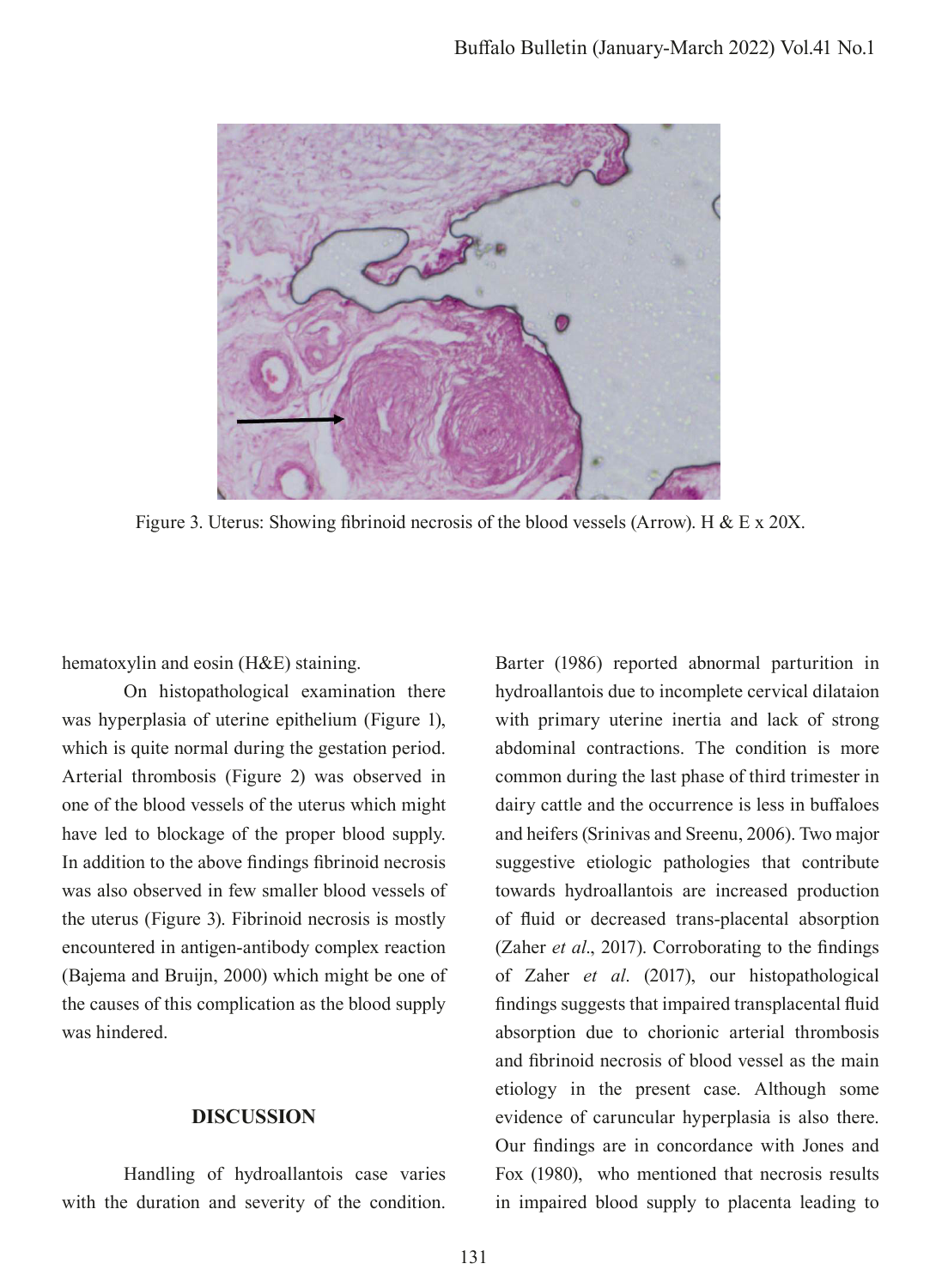placental insufficiency is the most appreciable histologic feature. Our results were also corroborates to Bane *et al*. (2003) who cited that massive perivillous fbrinoid was associated with intrauterine death, intrauterine growth restriction, and preterm delivery. Blood biochemical picture suggestive of low BUN-creatinine ration indicates a sever muscle injury which is evident in this case.

The treatment regimen we followed during this case gives us the best promising results. Present case reports the successful management of hydrollantois in a bufalo along with its possible etiology. Perhaps more studies are needed to ascertain the etiology hypothesized.

### **REFERENCES**

- Arthur, G.H., D.E. Noakes and H. Pearson. 1989. *Veterinary Reproduction and Obstetrics*, ELBS, Lucknow, India, p. 118**-**120.
- Bajema, I.M. and J.A. Bruijn. 2000. What stuf is this! A historical perspective on fbrinoid necrosis. *J. Pathol.*, **191**(3): 235-238. DOI: 10.1002/(SICI)1096- 9896(0000)9999:9999<N/A::AID-PATH610>3.0.CO;2-I
- Bane, A.L. and J.E. Gillan. 2003. Massive perivillous fbrinoid causing recurrent placental failure. *Brit. J. Obstet. Gynaec*., **110**(3): 292-295. DOI: 10.1046/j.1471- 0528.2003.00119.x
- Barter, A.D. 1986. Induced abortion in cattle. *In* Marrow, D.A. (ed.) *Current Therapy in Theriogenology*, W.B. Saunders Co., Philadelphia, USA. 586p.
- Drivers, T.J. and S. Peek. 2008. *Rebhun's Diseases of Dairy Cattle*, 2nd ed. Saunders Elsevier, St. Louis, Missouri, USA. 395p.
- Purohit, G.N., P. Kumar, K. Solanki, C. Shekher and S.P. Yadav. 2012. Perspectives of fetal dystocia in cattle and bufalo. *Veterinary Science Development*, **2**(1): 8. DOI: 10.4081/ vsd.2012.3712
- Jones, C.J. and H. Fox. 1980. An ultrastructural and ultrahistochemical study of the human placenta in maternal pre-eclampsia. *Placenta*, **1**(1): 61-76. DOI: 10.1016/s0143- 4004(80)80016-6
- Luna, L.G. 1968. *Manual of Histologic Staining Methods of The Armed Forces Institutes of Pathology*, 3rd ed. Blakiston Division, McGraw-Hill, New York, USA.
- Manokaran, S., K. Ravikumar, N.R. Ezakial, M. Palanisamy and M. Selvaraju. 2011. Hydrallantois in a non**-**descript bufalo: A case report. *Indian Journal of Field Veterinarians*, **7**: 69.
- Morrow, A.D. 1986. *Current Therapy in Theriogenology*. WB Saunders Company, Philadelphia, USA. p. 207**-**208.
- Noakes, D.E., T.J. Parkinson and G.C.W. England. 2009. *Veterinary Reproduction and Obstetrics*, 9th ed. Saunders Elsevier, China. p. 141**-**142.
- Peiro, J.R., A.S. Borges, R. Yanaka, M.B. Koivisto, L.C.N. Mendes and F.L.F. Feitosa. 2007. Hydrallantois in a ewe (Case report). *ARS Veterinaria*, **23**(2): 116**-**119.
- Robert, S.J. 1971. *Veterinary Obstetrics and Genital Diseases (Theriogenology)*, 2nd ed. CBS Publishers and Distributers, New Delhi, India. p. 230-352.
- Srinivas, M. and S. Makkena. 2006. Hydroallantois with foetal ascites in a bufalo. *Indian Vet. J*., **83**(12): 1342**-**1343.
- Zaher, H., A.A.A. Swelum, A.S. Eidaroos and F. Labib. 2017. The nitric oxide serum level